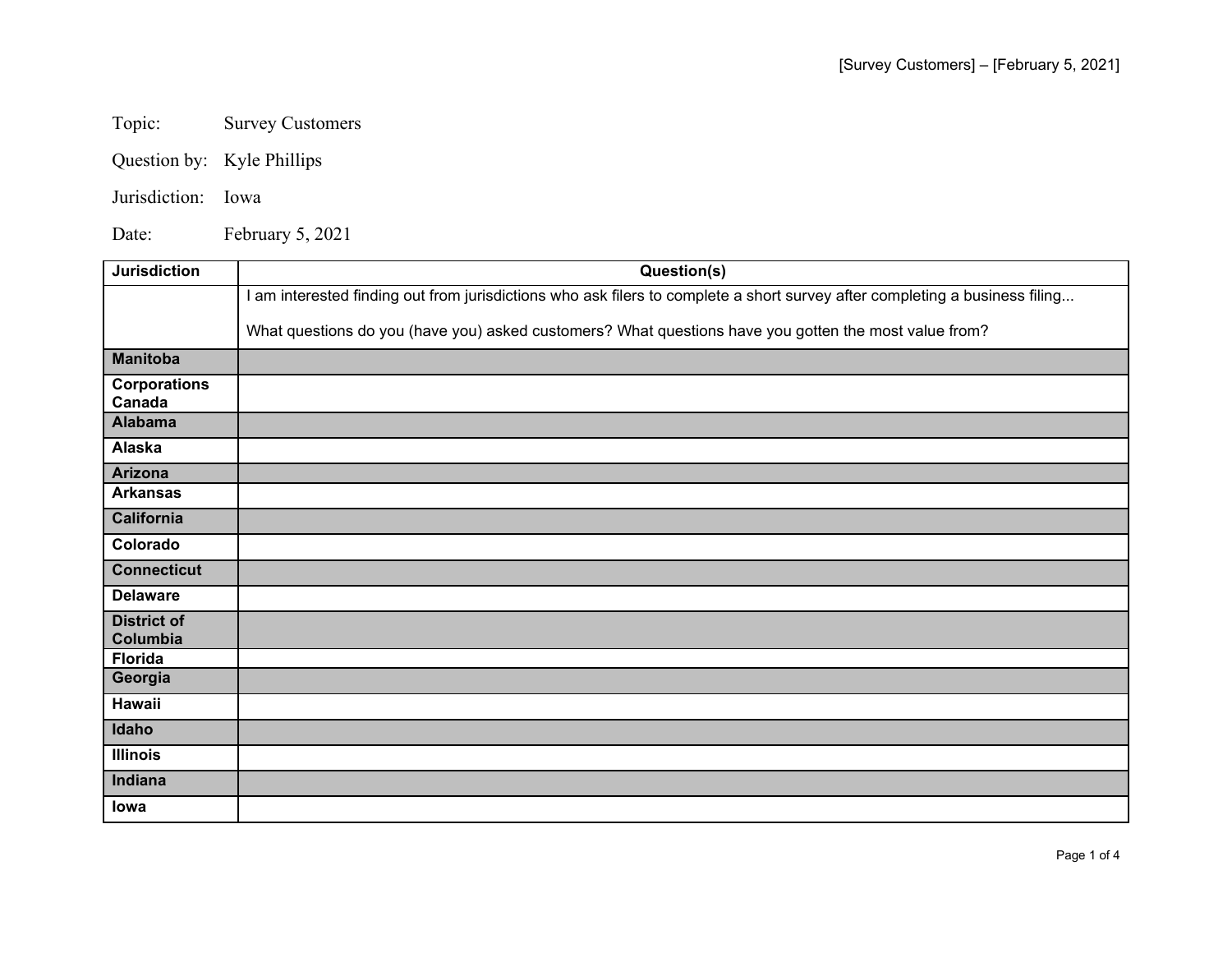| <b>Jurisdiction</b>   | Question(s)                                                                                                                                                                                                                                                            |
|-----------------------|------------------------------------------------------------------------------------------------------------------------------------------------------------------------------------------------------------------------------------------------------------------------|
|                       | I am interested finding out from jurisdictions who ask filers to complete a short survey after completing a business filing                                                                                                                                            |
|                       | What questions do you (have you) asked customers? What questions have you gotten the most value from?                                                                                                                                                                  |
| <b>Kansas</b>         |                                                                                                                                                                                                                                                                        |
| Kentucky              |                                                                                                                                                                                                                                                                        |
| Louisiana             | In Louisiana, the survey we have at the end is just a quickie 4 question one, implemented through Survey Monkey. It is not so<br>much about their business filing; it is more about the I.T. aspect of how user friendly our site is.                                  |
| <b>Maine</b>          |                                                                                                                                                                                                                                                                        |
| <b>Maryland</b>       |                                                                                                                                                                                                                                                                        |
| <b>Massachusetts</b>  |                                                                                                                                                                                                                                                                        |
| <b>Michigan</b>       |                                                                                                                                                                                                                                                                        |
| <b>Minnesota</b>      |                                                                                                                                                                                                                                                                        |
| <b>Mississippi</b>    | Currently MS doesn't ask filers to complete a short survey.                                                                                                                                                                                                            |
| <b>Missouri</b>       |                                                                                                                                                                                                                                                                        |
| <b>Montana</b>        |                                                                                                                                                                                                                                                                        |
| <b>Nebraska</b>       |                                                                                                                                                                                                                                                                        |
| <b>Nevada</b>         | Please see Nevada's survey questions attached. http://lists.iaca.org/private.cgi/iaca-section-bos-                                                                                                                                                                     |
|                       | iaca.org/attachments/20210206/71efa47c/attachment.xlsx                                                                                                                                                                                                                 |
| <b>New Hampshire</b>  |                                                                                                                                                                                                                                                                        |
|                       |                                                                                                                                                                                                                                                                        |
| <b>New Jersey</b>     |                                                                                                                                                                                                                                                                        |
| <b>New Mexico</b>     |                                                                                                                                                                                                                                                                        |
| <b>New York</b>       |                                                                                                                                                                                                                                                                        |
| <b>North Carolina</b> | North Carolina has implemented two pop-up surveys in regard to the two methods of online entity creation submissions. The<br>questions are attached. http://lists.iaca.org/private.ogi/iaca-section-bos-iaca.org/attachments/20210208/2093cf8d/attachment-<br>0001.pdf |
| <b>North Dakota</b>   |                                                                                                                                                                                                                                                                        |
| Ohio                  |                                                                                                                                                                                                                                                                        |
| <b>Oklahoma</b>       |                                                                                                                                                                                                                                                                        |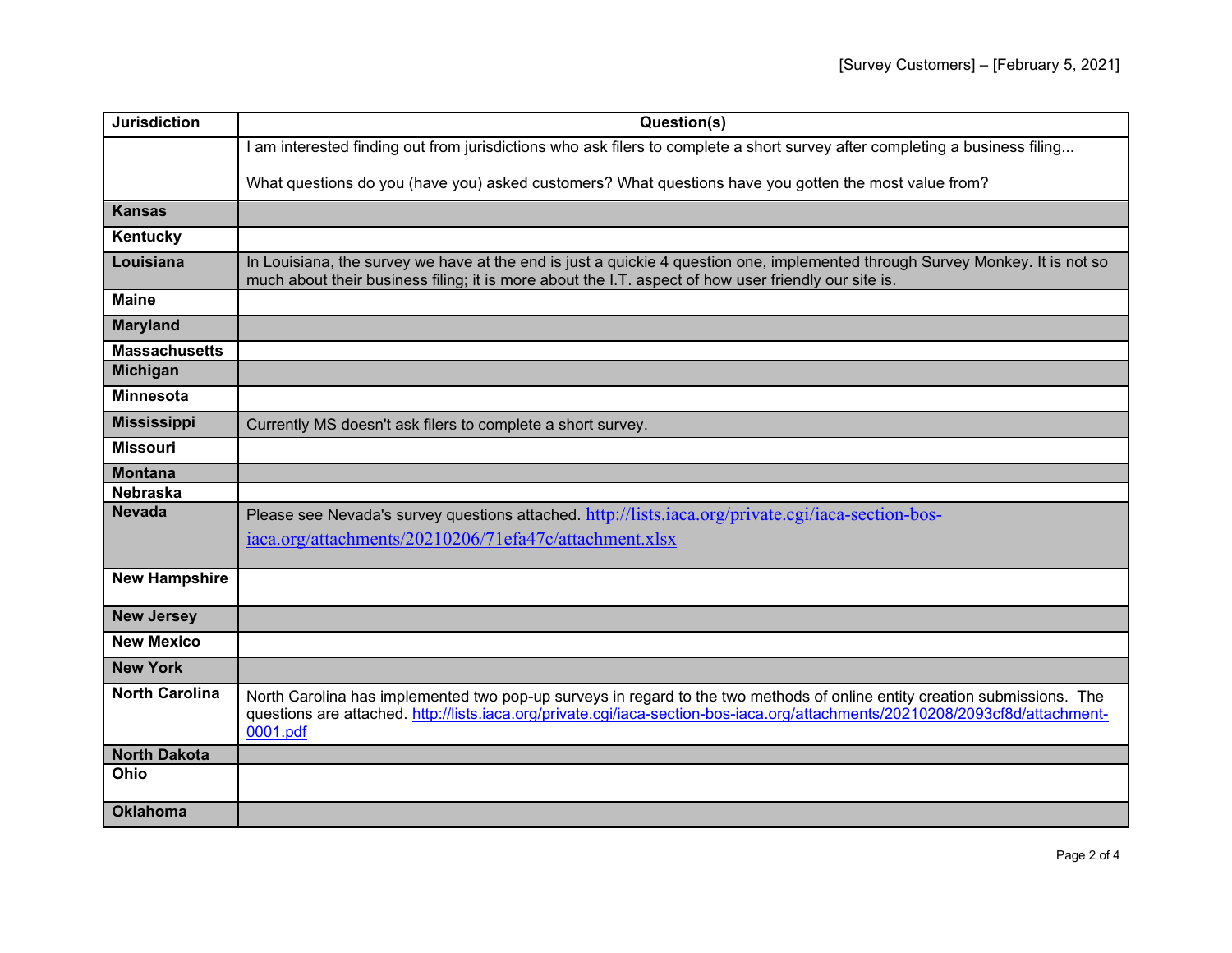| <b>Jurisdiction</b>   | Question(s)                                                                                                                 |
|-----------------------|-----------------------------------------------------------------------------------------------------------------------------|
|                       | I am interested finding out from jurisdictions who ask filers to complete a short survey after completing a business filing |
|                       | What questions do you (have you) asked customers? What questions have you gotten the most value from?                       |
| Oregon                |                                                                                                                             |
| Pennsylvania          |                                                                                                                             |
| <b>Rhode Island</b>   |                                                                                                                             |
| <b>South Carolina</b> |                                                                                                                             |
| <b>South Dakota</b>   |                                                                                                                             |
| <b>Tennessee</b>      |                                                                                                                             |
| <b>Texas</b>          |                                                                                                                             |
| <b>Utah</b>           |                                                                                                                             |
| <b>Vermont</b>        |                                                                                                                             |
| Virginia              |                                                                                                                             |
| Washington            |                                                                                                                             |
| <b>West Virginia</b>  |                                                                                                                             |
| Wisconsin             |                                                                                                                             |
| Wyoming               |                                                                                                                             |

## **Additional comments:**

## **Full text of email:**

Hello all

I am interested finding out from jurisdictions who ask filers to complete a short survey after completing a business filing...

What questions do you (have you) asked customers? What questions have you gotten the most value from?